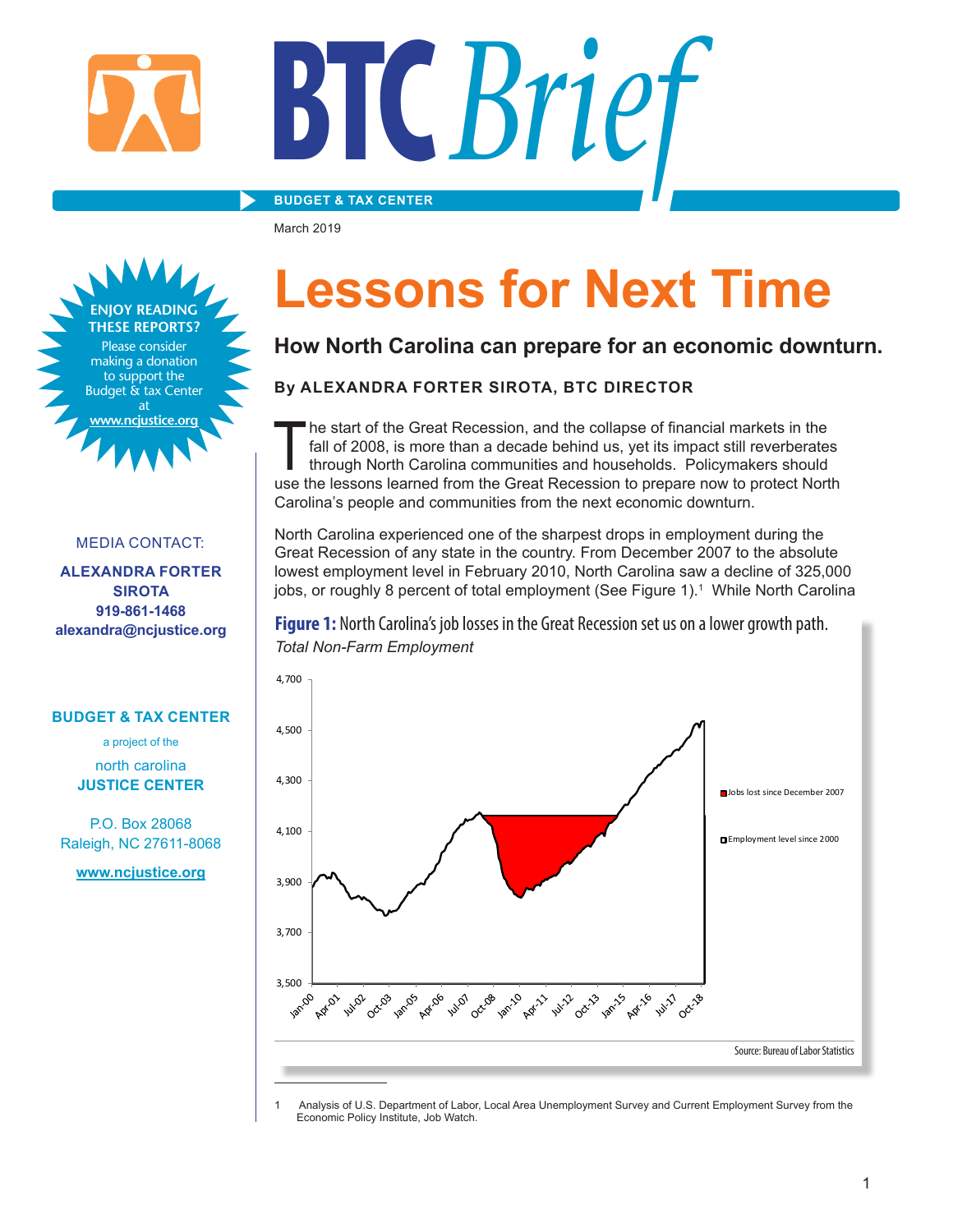has since recovered to pre-Recession employment numbers of jobs, the state has never truly climbed out of the hold that the economic collapse left behind.

The recovery that officially began in July 2009 has been slow to produce the level of job growth necessary to keep labor force participation high, to generate broad-based wage gains, and to lift people out of poverty. $^{\rm 2}$  The scars of the Great Recession are likely to be long-lasting and have clearly disrupted the well-being of many North Carolinians, with median household income still below pre-Recession levels, for example. $^3$  To minimize the harms in the moment of a downturn and to reduce barriers to long-term growth prospects, public policy has a critical role to play.

It is unclear when the next economic downturn will begin, but the unprecedented length of the current expansion suggests that policymakers should prepare now for the ways in which economic shocks could disrupt the well-being of North Carolina families and the economy as a whole.

Lessons from the response to the Great Recession should inform state policymakers' efforts. And specific systems like the state's unemployment insurance program, delivery of Food and Nutrition Services, budgeting practices and

**and the<br>ple.**<br><br>"<br>" It is un<br>the nex<br>downt<br>but the<br>length<br>expans<br>policyl<br>prepar **It is unclear when the next economic downturn will begin, but the unprecedented length of the current expansion suggests that policymakers should prepare now for the ways in which economic shocks could disrupt the well-being of North Carolina families and the economy as a whole.** 

infrastructure investments — should be strengthened in North Carolina now. In so doing, policymakers can ensure that timely, effective policies can counterbalance the potential harmful effects of a downturn on every community's ability to thrive.

#### **Policy measures to fight the Great Recession worked well — before they were abandoned**

Now that time has passed, there is a significant body of academic research documenting the specific and the broad policy responses to the Great Recession, primarily at the federal level (see Breakout Box on "Federal government must lead, but coordination with states is critical").<sup>4</sup>

Using Moody's macroeconomic model, economists Alan Blinder and Mark Zandi have summarized their findings regarding what could have happened in the U.S. economy without the policy responses of late 2008 and early 2009 as follows:

- "The peak-to-trough decline in real domestic product (GDP), which was barely over 4%, would have been close to a stunning 14%;
- the economy would have contracted for more than three years, more than twice as long as it did;
- more than 17 million jobs would have been lost, about twice the actual number."5

Researchers have noted that among the most effective policy decisions in the aftermath of the downturn were expansion of emergency unemployment benefits, additional food assistance payments, and federal aid to states that helped to balance budgets without deeper spending  $cuts.<sup>6</sup>$ 

<sup>2</sup> State of Working America and State of Working NC. accessed at: http://stateofworkingamerica.org/<br>3 Irons John September 2009 Fconomic Scarring: The Long-Term Impacts of the Great Recession

Irons, John, September 2009. Economic Scarring: The Long-Term Impacts of the Great Recession. Economic Policy Institute: Washington, DC.

<sup>4</sup> <https://www.brookings.edu/research/nine-facts-about-the-great-recession-and-tools-for-fighting-the-next-downturn/> and Bernstein, Jared and Ben Spielberg, March 21, 2016. Preparing for the Next Recession: Lessons from the American Recovery and Reinvestment Act. Center on Budget & Policy Priorities: Policy Futures Series.

<sup>5</sup> Blinder, Alan S. and Mark Zandi, October 15, 2015. The Financial Crisis: Lessons for the Next One. Center on Budget & Policy Priorities: Policy Futures Series.

<sup>6</sup> Blinder and Zandi, October 2015; Bernstein and Spielberg, March 2016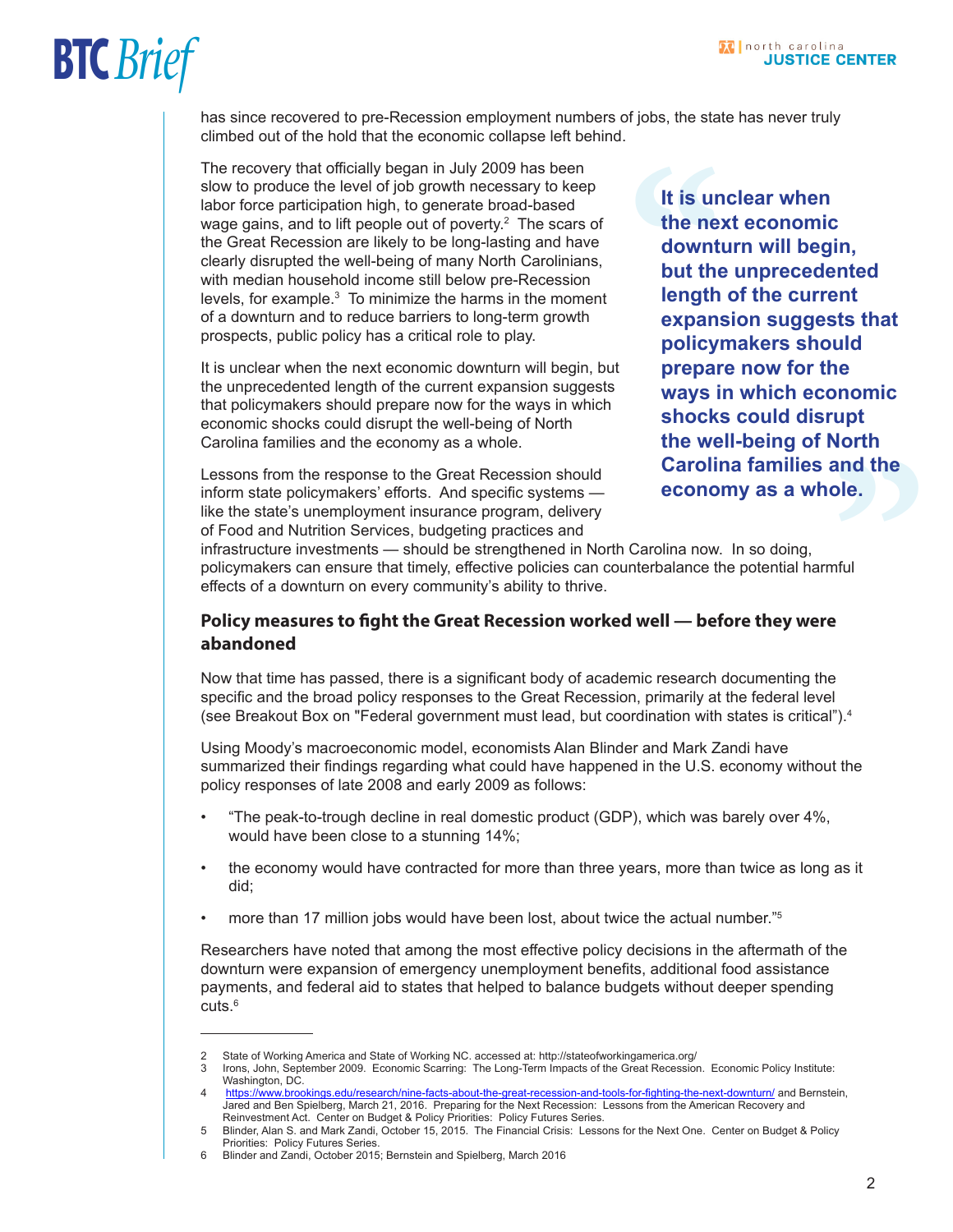While the response worked well in the depths of the recession, the pulling back on this response too early contributed to a slower recovery.<sup>7</sup> The result was that state budgets across the country, including in North Carolina, still weren't able to balance due to depressed revenues when federal aid to states went away and deep cuts were needed. In addition, households lost critical supports that helped them make ends meet, stay connected to the labor market, and minimize the loss of income and assets.<sup>8</sup>

#### **Future responses should be automatic and durable to achieve greatest benefits for North Carolinians.**

A thorough review of the policy response has many lessons for policymakers at the federal and state level, including the early missed opportunities that failed to prevent economic shocks at the outset.<sup>9</sup> Two broad lessons from the Great Recession that matter for state policymaking should be emphasized—the need for both quick response and commitment to maintain public investments and policy interventions until the economy is in full growth mode.

First, policymaking can take time that is precious in the context of an economic downturn, so establishing rules that create quick and, as possible, automatic stabilization is critical. For example, at the federal level, rather than require Congressional action to extend Emergency Unemployment Compensation programs, policy analysts have proposed setting up triggers for such programs based on indicators of economic hardship. Similarly, requiring states to pursue

#### **Federal government must lead, but coordination with states is critical**

The federal government has two key policy levers when responding to an economic downturn: monetary policy through the Federal Reserve and fiscal policy that can be enacted through legislation by Congress and signed by the President.

The federal government, unlike states, can incur debt to pay for priorities and has historically done so during downturns as a way to stabilize the economy. These short- and even medium-term debts can be addressed through stronger economic growth coming out of a recovery if the interventions and investments are effectively targeted and sustained until economic stabilization occurs.

The federal response can have the greatest benefit if it does not supplant state effort but adds to it. For example, in the aftermath of the Great Recession, federal aid to states for education and Medicaid was provided but required a commitment to maintain eligibility and the state's existing commitment to the programs. For example, in the allocation of funds to primary and secondary education, the State Fiscal Stabilization Fund, used existing state funding formulas as the primary distribution of funding across school districts and set in place requirements that state's maintained their level of funding to public schools in FY2011 to at least the level in FY2009.<sup>1</sup>

When the federal government acts quickly and with the full power of the range of policy levers at their disposal, they can coordinate and connect to state systems, agencies, and policymaking to also support locally relevant interventions and effective implementation on the ground.

<sup>7</sup> <https://www.epi.org/publication/why-is-recovery-taking-so-long-and-who-is-to-blame/>

<sup>8</sup> https://www.epi.org/publication/why-is-recovery-taking-so-long-and-who-is-to-blame/<br>9 Bernstein and Spielberg March 2016

<sup>9</sup> Bernstein and Spielberg, March 2016.

<sup>1</sup> https://www.newamerica.org/education-policy/federal-education-budget-project/ed-money-watch/intricacies-of-the-statefiscal-stabilization-fund-for-education/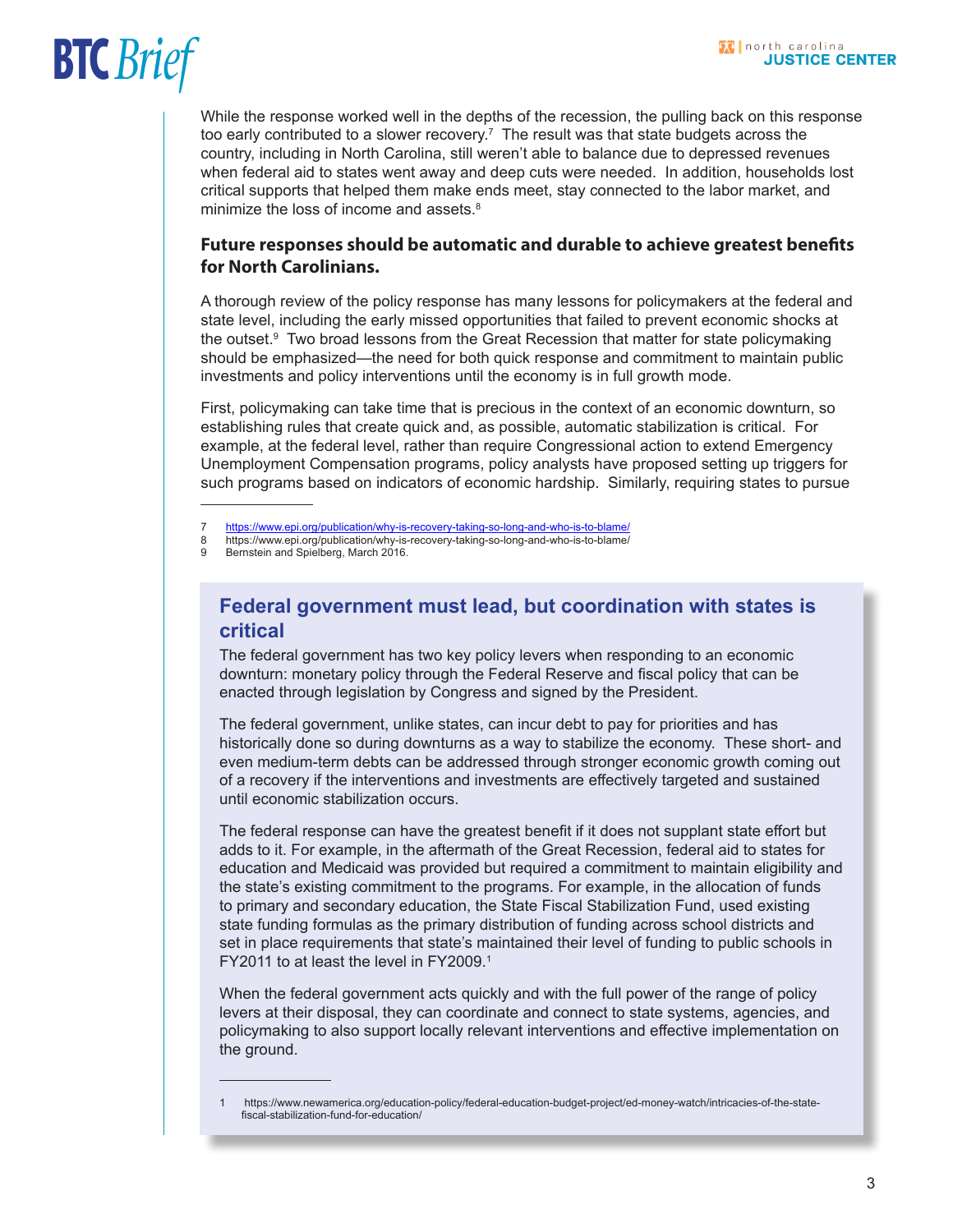waivers on time limits in food assistance could be replaced with provisions that automatically waive time limits in states that reach certain unemployment rates.

Second, the failure to sustain investments to secure a more robust recovery after the Great Recession, as well as the lack of a more significant commitment to infrastructure investment, should provide today's policymakers with lessons on the length and scope of public commitment needed. In North Carolina, the temporary tax package was repealed before employment and revenues had fully recovered to pre-Recession levels, ensuring that policymakers would cut programs like education and health care. Nationally, the reduction in additional food assistance support came before employment and household incomes had recovered.

#### **North Carolina must establish more effective stabilizing policies ahead of the next downturn.**

North Carolina policymakers can establish a stronger foundation for our economy to withstand the next economic downturn based on the lessons of the past Recession. Below are a few key statelevel policy options that should be enabled and strengthened to ensure North Carolina communities have a solid foundation from which to respond to the next downturn.

- **• Unemployment insurance:** Of particular importance is addressing the diminished effectiveness of the state's unemployment insurance system by primarily returning the program to the national standard of 26 weeks and calculating benefits based on the average of the highest quarters of earnings and not capping benefits for higher wage earners. North Carolina's current unemployment insurance system provides too little to too few jobless workers for too short a time period. By also adopting work-sharing and pursuing a return to attached claims, workers—and the employers—who will eventually want them back when the economy rebounds will be better off.
- **• Assistance to meet basic needs:** In times of economic downturns, households face increased pressure from rising costs and lower or lost income. There are many policy options to help North Carolinians be able to pay for their basic needs:
	- North Carolina has successful foreclosure prevention programs that are in place and can be quickly ramped up with additional funding support as needed as well as Housing Tax Credit and a Housing Trust Fund that when funded can keep businesses operating, workers working and build more affordable housing units in communities across the state.
	- Expansion of Medicaid would go a long way to ensuring that the stabilizing benefit of health care coverage and affordable health care are in effect for the next downturn. In addition, given the potential for federal policymakers to consider picking up state payments again, the potential benefit to North Carolina would be even great.
	- Removing barriers to pursue flexibility in the food assistance program would allow North Carolinians living in particularly hard-hit labor markets to access the support they need to put food on the table even if jobs have not returned. The prohibition enacted by the General Assembly in 2015 for all future pursuit of a waiver will create greater barriers to stabilizing local economies and keeping people from falling into greater hardship.
- **• Fiscal policy:** There are a number of ways in which North Carolina is on more precarious footing than before the Great Recession:
	- The tax code already is falling short of needs in communities, and thus communities are already struggling in the current expansion. The diminished baseline of investment sets an even lower starting point for when recessions reduce revenues and will result in deeper cuts to programs and services that include eligibility restrictions. Starting now to rebuild the capacity to raise revenue and doing so equitably is critical.